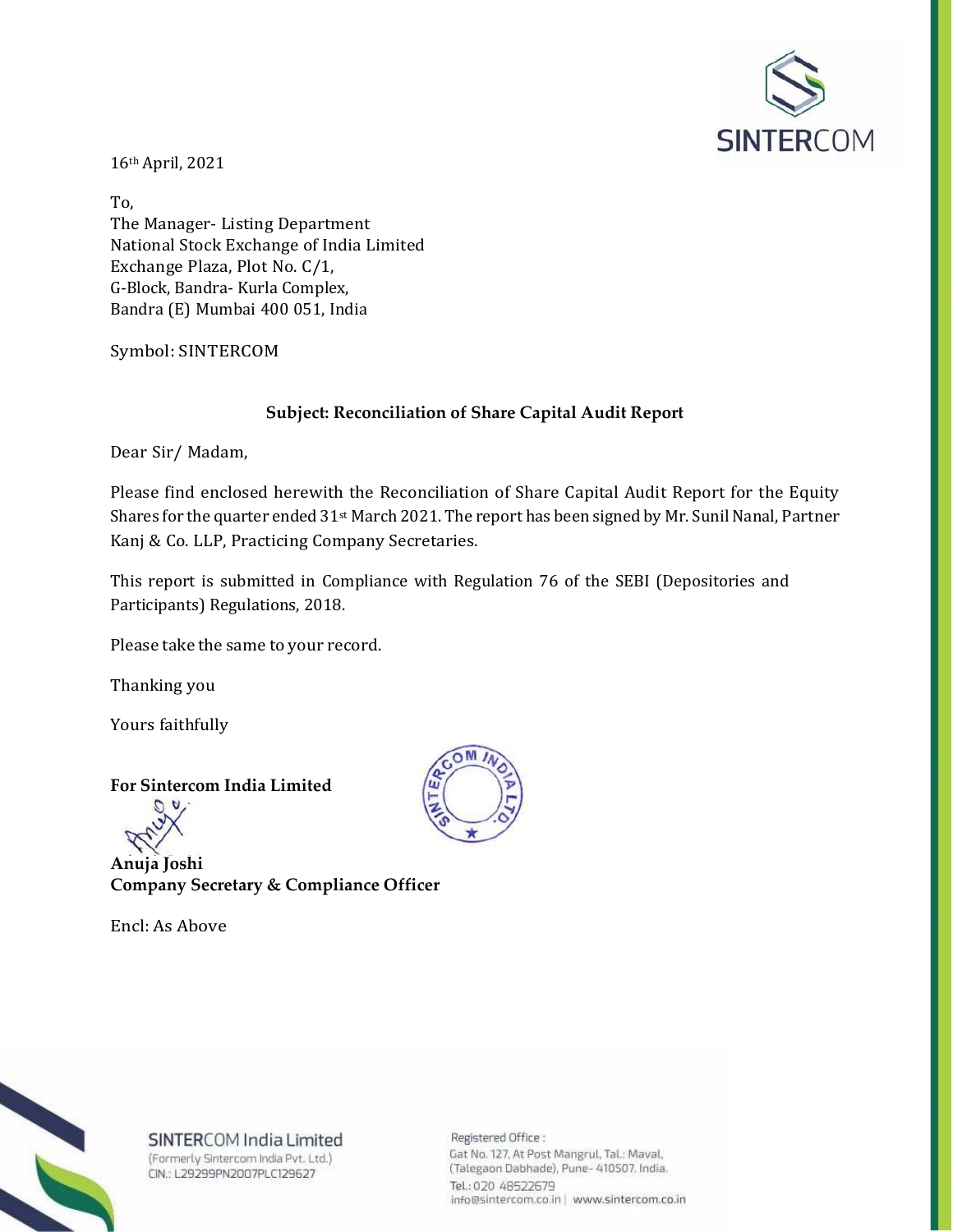

**To, The Board of Directors Sintercom India Limited Gat No.127, At Post Mangrul, Taluka Maval (Talegaon Dabhade) Pune 410507**

We have audited the attached Reconciliation of Share Capital Audit Report as on 31<sup>st</sup> March 2021 in accordance with the Circular No. D & CC/ FITTC/CIR-16/2002 read with Regulation 76 of Securities and Exchange Board of India (Depositories and Participants) Regulations, 2018 as amended, issued by Securities & Exchange Board of India, of Sintercom India Limited (hereinafter referred to as "the Company"), having its registered office at Gat No.127, At Post Mangrul, Taluka Maval (Talegaon Dabhade) Pune 410507.

For the purpose of this audit we have relied on the Register of Members, share accounting system maintained in electronic form by the Registrar & Transfer Agent (hereinafter called as R&T Agent) namely LINK INTIME INDIA PRIVATE LIMITED, Pune and also the printouts generated from the computer system, as authenticated by the officers of R&T Agents.

In our opinion and to the best of our information and according to the explanations given to us the aforesaid records give the information required by the circular referred earlier.

For **KANJ & CO. LLP Company Secretaries** 

**Sunil Nanal Partner FCS No: 5977 CP No: 2809 SUNIL** GAJANAN<br>NANAL Digitally signed by SUNIL GAJANAN NANAL Date: 2021.04.16 10:06:07 +05'30'

**UDIN: F005977C000103767 Date: 16th April 2021 Place: Pune**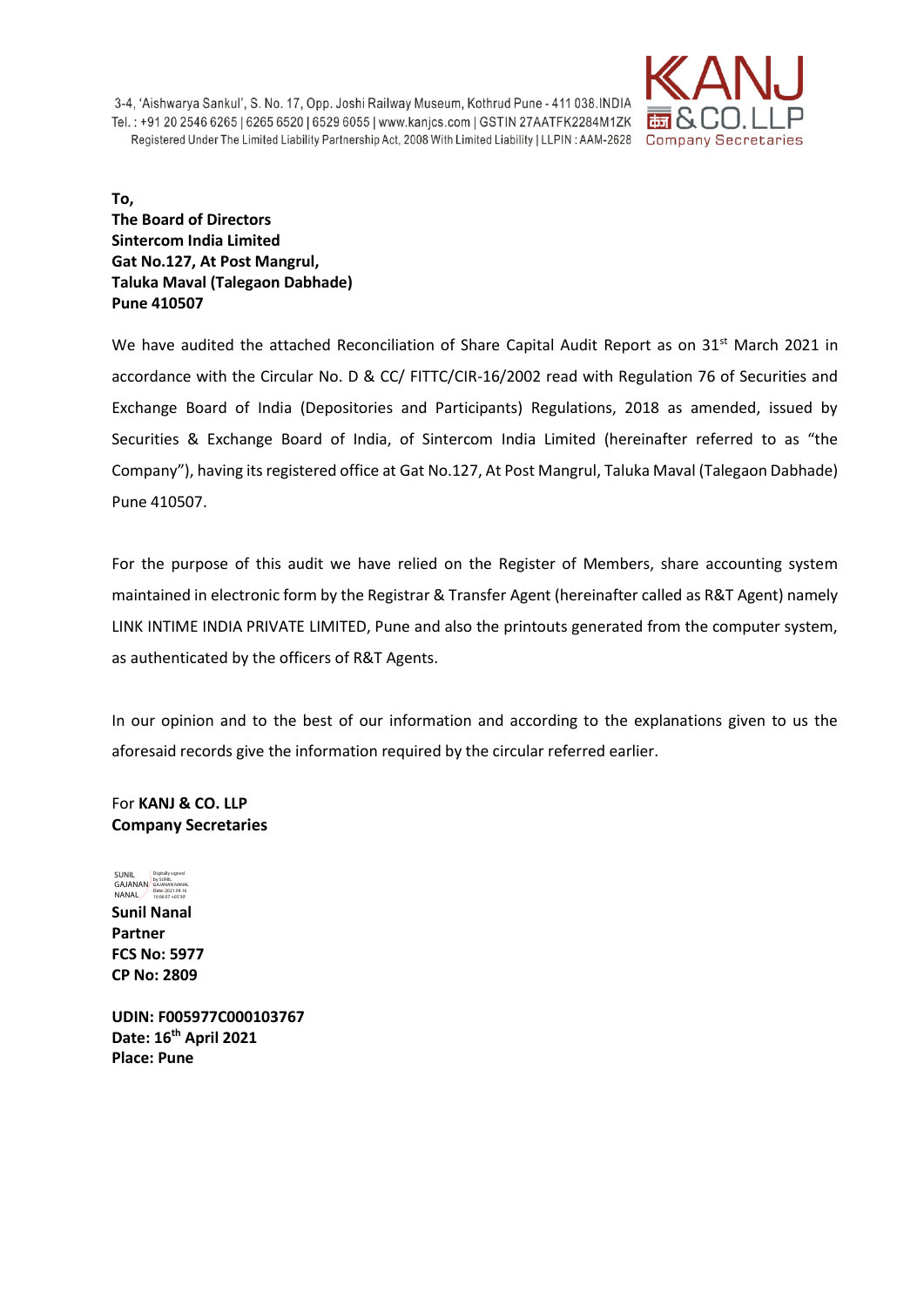

## **RECONCILIATION OF SHARE CAPITAL AUDIT REPORT** (Separate For Each ISIN)

- 1. For Quarter Ended
- 2. ISIN

 $31<sup>st</sup>$  March 2021

INE129Z01016

3. Face Value

Rs. 10/- per share

- 4. Name of the Company
- 5. Registered Office of the company
- 6. Correspondence Address
- 7. Telephone Nos. & Fax No
- 8. E-mail Address

Sintercom India Limited

Gat No.127, At Post Mangrul, Taluka Maval (Talegaon Dabhade) Pune 410507

Gat No.127, At Post Mangrul, Taluka Maval (Talegaon Dabhade) Pune 410507

Tel: 91-20 4852 2679 Fax: 91-20 4852 2698

investor@sintercom.co.in ajoshi@sintercom.co.in

9. Names of Stock Exchanges where The company's securities are listed

National Stock Exchange (NSE) (EMERGE)

| <b>Number of shares</b>                  |             | % of Total Issued Capital |
|------------------------------------------|-------------|---------------------------|
| 10. Issued Capital                       | 2,55,52,822 | 100                       |
| 11. Listed Capital (Stock Exchange wise) |             |                           |
| <b>Bombay Stock Exchange</b>             | <b>NIL</b>  | <b>NIL</b>                |
| National Stock Exchange                  | 2,55,52,822 | 100                       |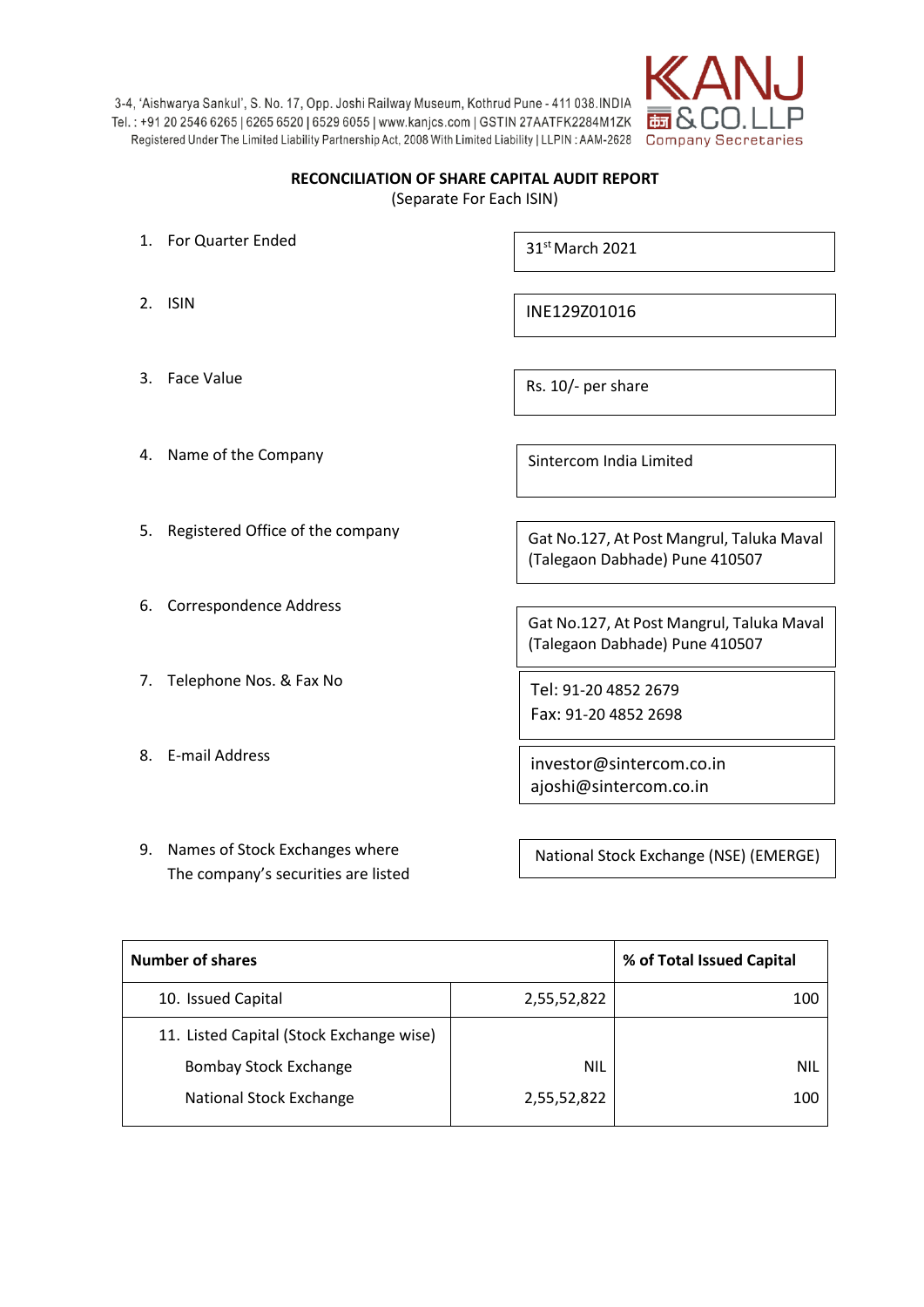

- 12. Held in dematerialized form in CDSL 13. Held in dematerialized form in NSDL 14. Physical 15. Total No. of Shares (12+13+14) 1,14,95,912 1,40,56,910 0
- 16. Reasons for difference if any, Between (10 & 11), (10 & 15), (11 & 15)

2,55,52,822

N.A.

17. Certifying the details of changes in share capital during the quarter under the consideration as per the table below

| Particulars*                                                                                                                | οf<br>No.<br>shares                  | <b>Applied</b><br>/Not<br><b>Applied</b><br>for Listing | Listed<br>on<br>stock<br>exchange<br>(Specify<br>Names) | Whether<br>intimated<br>to CDSL | Whether<br>intimated<br>to NSDL | In Principal<br>approval<br>pending for<br><b>SE</b><br>(Specifying<br>Names) |
|-----------------------------------------------------------------------------------------------------------------------------|--------------------------------------|---------------------------------------------------------|---------------------------------------------------------|---------------------------------|---------------------------------|-------------------------------------------------------------------------------|
| 13,50,000<br>Equity<br><b>Shares</b><br>allotted<br>on.<br>3 <sup>rd</sup><br>March<br>2021<br>on<br>preferential<br>basis. | 13,50,000<br>Equity<br><b>Shares</b> | Applied &<br>received<br>final<br>approval              | National<br><b>Stock</b><br>Exchange                    | Yes                             | Yes                             | <b>NA</b>                                                                     |

\*Rights, Bonus, Preferential issue, ESOPs, Amalgamation, Conversion, Buyback, Capital Reduction, Forfeiture, any other (to specify)

18. Register of members is updated (Yes/No) if not, updated up to which date)

YES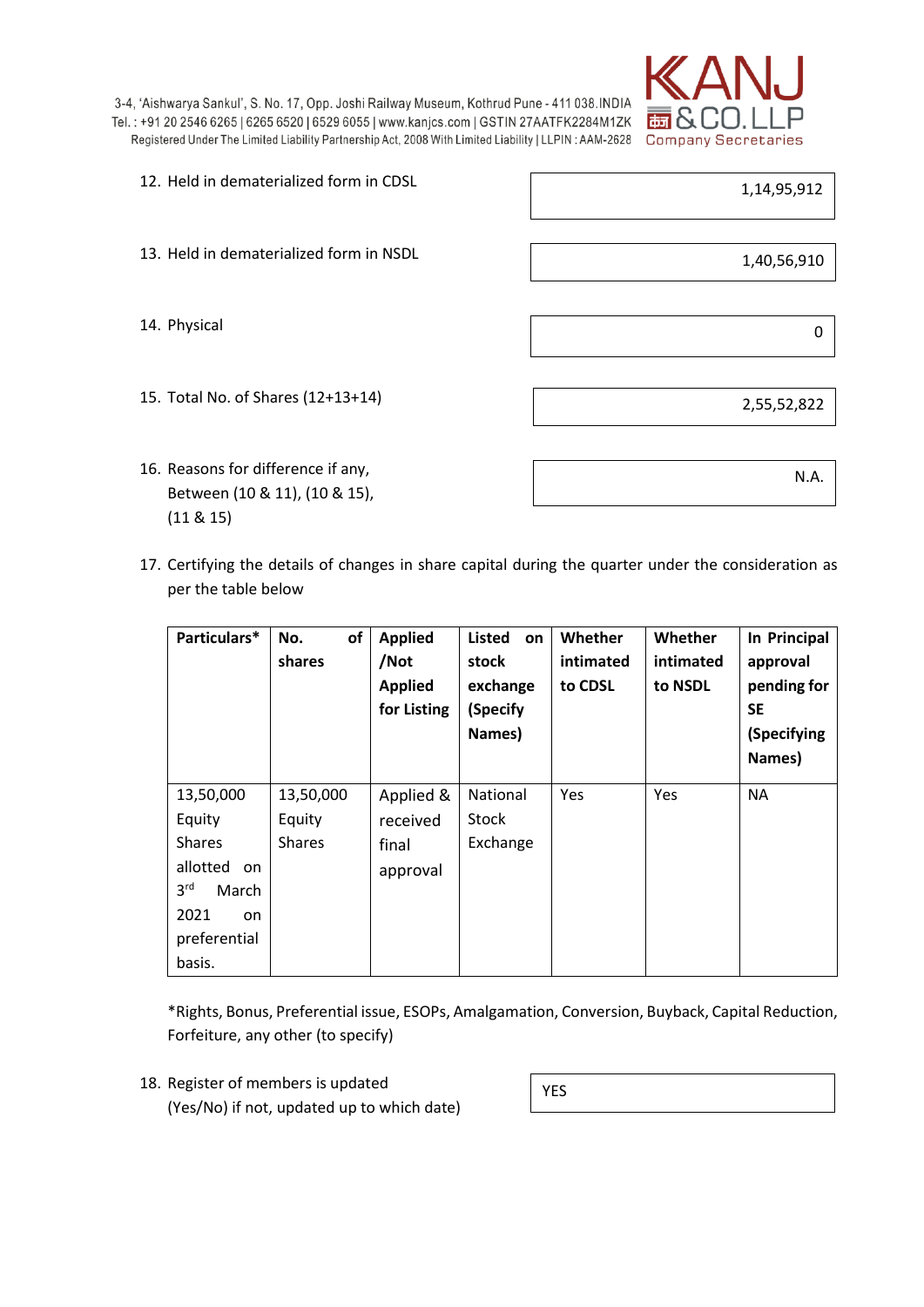

| 19. Reference of previous Quarter    |
|--------------------------------------|
| With regard to excess dematerialized |
| shares, if any.                      |

| $\vert$ N.A. |  |  |  |
|--------------|--|--|--|
|              |  |  |  |

20. Has the company resolved the Matter mentioned in the point No.19 Above in the current quarter? If not, reason why?

| N.A. |  |  |  |
|------|--|--|--|
|------|--|--|--|

21. Mention the total no. of requests, if any, confirmed:

| <b>Total No. of Demat Requests</b> | <b>No. of Requests</b> | <b>No. of Shares</b> | <b>Reasons for Delay</b> |
|------------------------------------|------------------------|----------------------|--------------------------|
| Confirmed after 21 Days            | <b>NIL</b>             | <b>NIL</b>           | N.A                      |
| Pending for more than 21 Days      | <b>NIL</b>             | <b>NIL</b>           | N.A                      |

No Demat/Remat requests were received during the quarter under review.

22. Name, Telephone & Fax No. of The Compliance Officer of the company

23. Name, address, Tel & Fax No. Registration No of the Auditor

Ms. Anuja Joshi Company Secretary and Compliance Officer Tel: 91-20 4852 2679 Fax: 91-20 4852 2698

Mr. Sunil Nanal Partner, Kanj & Co LLP Company Secretaries 3-4, Aishwarya Sankul, G. A. Kulkarni Path, Kothrud, Pune 411038. Tel: (020) 25461561, 25466265 Fax No. (020) 25461561 FCS No. 5977, CP No. 2809

24. Appointment of Common Agency for share registry work. If Yes (Name and address)

LINK INTIME INDIA PVT. LTD.,

Block No. 202, 2nd Floor, Akshay Complex, Near Ganesh Temple, Off. Dhole Patil Road, Pune - 411001